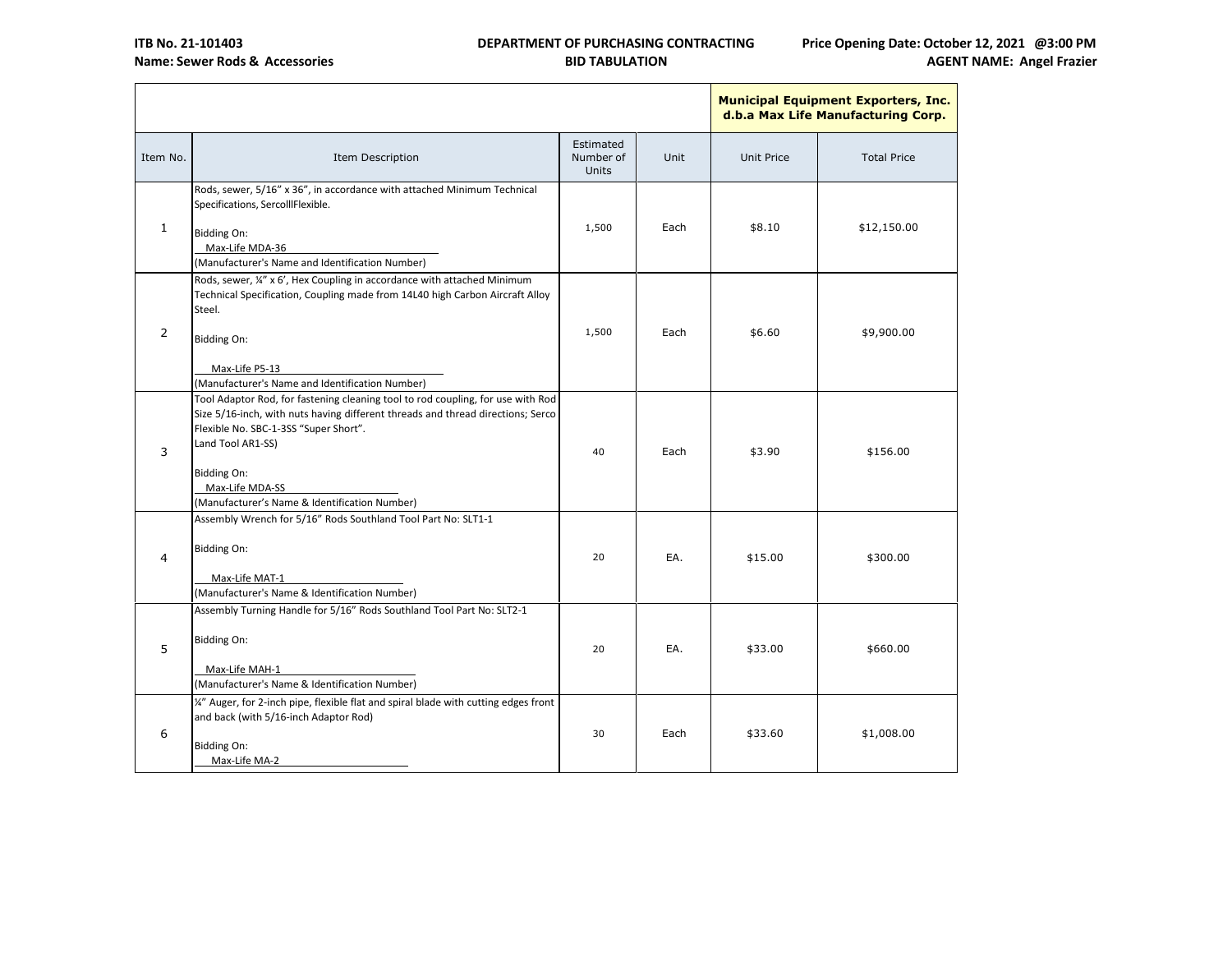

|          |                                                                                                                                                                                                                                                                                                      |                                 |      |                   | <b>Municipal Equipment Exporters,</b><br>d.b.a Max Life Manufacturing Co |
|----------|------------------------------------------------------------------------------------------------------------------------------------------------------------------------------------------------------------------------------------------------------------------------------------------------------|---------------------------------|------|-------------------|--------------------------------------------------------------------------|
| Item No. | <b>Item Description</b>                                                                                                                                                                                                                                                                              | Estimated<br>Number of<br>Units | Unit | <b>Unit Price</b> | <b>Total Price</b>                                                       |
| 7        | $\frac{1}{4}$ Auger, for 2-inch pipe, flexible flat and spiral blade with cutting edges front<br>and back (with 5/16-inch Coiled Spring Shaft Southland Tool PN SLP5-5-2<br>(Spring)<br>Bidding On:<br>Max-Life P5-2M<br>(Manufacturer's Name & Identification Number)                               | 30                              | Each | \$36.00           | \$1,080.00                                                               |
| 8        | 14" Auger, for 2-inch pipe, flexible flat and spiral blade with cutting edges front<br>and back (with 1/4-inch Adaptor Rod) (FOR 1/4" RODS)<br><b>Bidding On:</b><br>Max-Life P5-MA2<br>(Manufacturer's Name & Identification Number)                                                                | 30                              | Each | \$34.20           | \$1,026.00                                                               |
| 9        | 14" Auger, for 3-inch pipe, flexible flat and spiral blade with cutting edges front<br>and back (with 5/16-inch Adaptor Rod) Southland Tool PN SLA3-1SS-P5 (Rod)<br>Bidding on:<br>Max-Life MA-3<br>(Manufacturer's Name & Identification Number)                                                    | 50<br>50                        | Each | \$34.80           | \$1,740.00                                                               |
| 10       | 14" Auger, for 3-inch pipe, flexible flat and spiral blade with cutting edges front<br>and back (with 5/16" Coiled Spring Shaft) Southland Tool PN SLP5-5-3 (Spring<br><b>Bidding On:</b><br>Max-Life P5-3M<br>(Manufacturer's Name & Identification Number)                                         | 30                              | Each | \$54.00           | \$1,620.00                                                               |
| 11       | 1%"Auger, for 3-inch pipe, flexible flat and spiral blade with cutting edges front<br>and back (with <sup>1</sup> 4 - inch Adaptor Rod) (For <sup>14"</sup> RODS). Southland Tool PN SLA3-<br>1SS-P5 (Rod)<br><b>Bidding On:</b><br>Max-Life P5-MA3<br>(Manufacturer's Name & Identification Number) | 30                              | Each | \$33.60           | \$1,008.00                                                               |
| 12       | 14" Auger, for 4-inch pipe, flexible flat and spiral blade with cutting edges front<br>and back (with 5/16-inch Adaptor Rod),<br>Bidding On:<br>Max-Life MA-4<br>(Manufacturer's Name & Identification Number)                                                                                       | 30                              | Each | \$44.40           | \$1,332.00                                                               |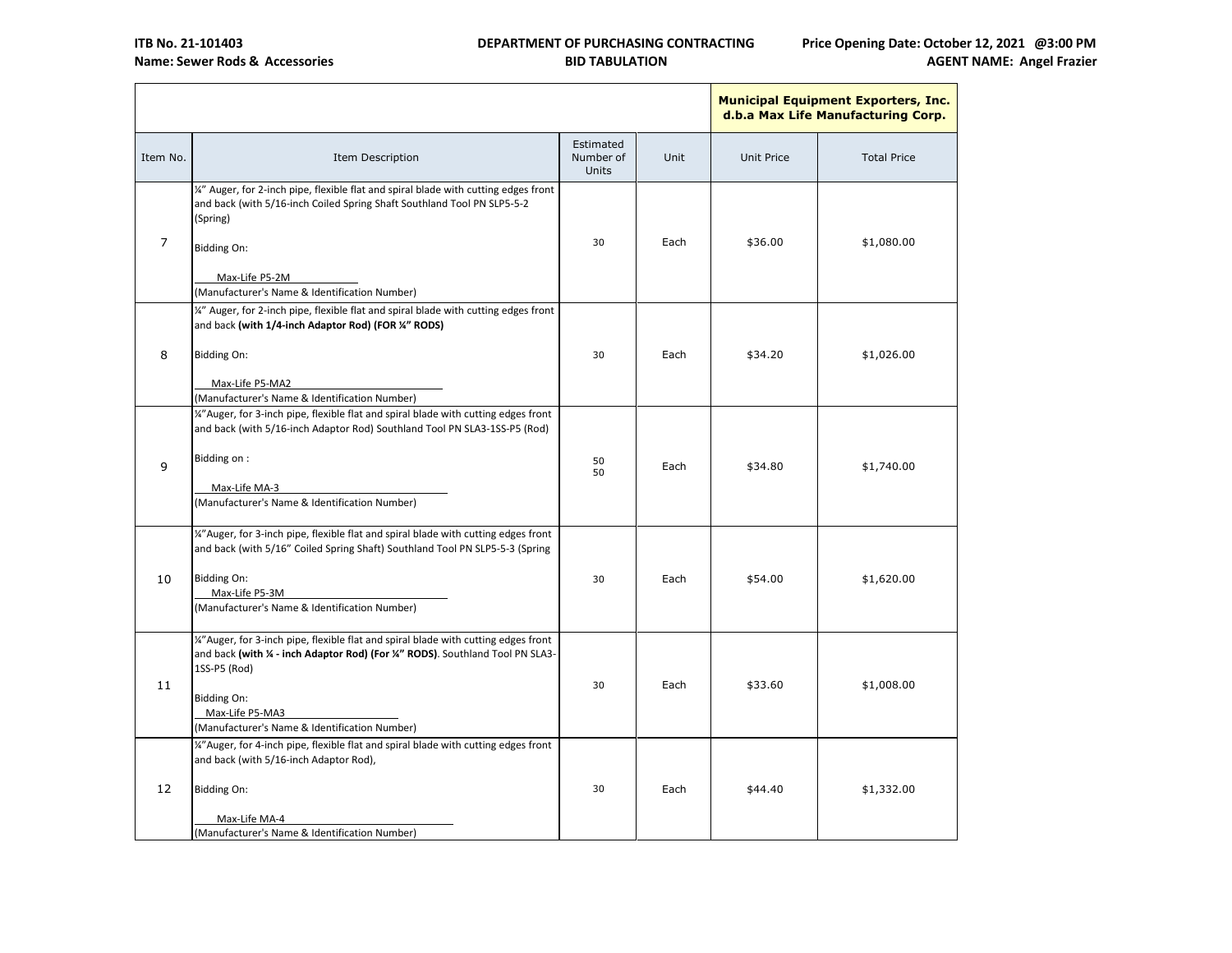

|                                                                                                                                                                                              |                                                                                                                                                                     |                      |                              | <b>Municipal Equipment Exporters,</b><br>d.b.a Max Life Manufacturing Co |
|----------------------------------------------------------------------------------------------------------------------------------------------------------------------------------------------|---------------------------------------------------------------------------------------------------------------------------------------------------------------------|----------------------|------------------------------|--------------------------------------------------------------------------|
| Item Description                                                                                                                                                                             | Estimated<br>Number of<br>Units                                                                                                                                     | Unit                 | <b>Unit Price</b>            | <b>Total Price</b>                                                       |
| 14" Auger, for 4-inch pipe, flexible flat and spiral blade with cutting edges front<br>and back (With ¼" coiled spring shaft) Southland Tool PN SLP5-5-4 (Spring)                            |                                                                                                                                                                     |                      |                              | \$1,200.00                                                               |
| Max-Life P5-5-4<br>(Manufacturer's Name & Identification Number)                                                                                                                             |                                                                                                                                                                     |                      |                              |                                                                          |
| 1%"Auger, for 4-inch pipe, flexible flat and spiral blade with cutting edges front<br>and back (with % - inch Adaptor Rod), (FOR %" RODS)                                                    |                                                                                                                                                                     |                      |                              |                                                                          |
| <b>Bidding On:</b>                                                                                                                                                                           | 25                                                                                                                                                                  | Each                 | \$43.20                      | \$1,080.00                                                               |
| (Manufacturer's Name & Identification Number)<br>14"Auger, for 5 inch pipe, flexible flat and spiral blade with cutting edges front                                                          |                                                                                                                                                                     |                      |                              |                                                                          |
| and back (W 5/16-inch Adaptor Rod) (For 5/16" Rod)Southland Tool PN SLA5-<br>1SS-P5 (Rod)- SPRING                                                                                            |                                                                                                                                                                     |                      |                              |                                                                          |
| Bidding On:                                                                                                                                                                                  | 50                                                                                                                                                                  | Each                 | \$61.20                      | \$3,060.00                                                               |
| (Manufacturer's Name & Identification Number)                                                                                                                                                |                                                                                                                                                                     |                      |                              |                                                                          |
| and back (with 5/16 inch adaptor rod) Southland Tool PN SLP5-5-5 (Spring)                                                                                                                    |                                                                                                                                                                     |                      |                              |                                                                          |
| Max-Life MA-5<br>(Manufacturer's Name & Identification Number)                                                                                                                               |                                                                                                                                                                     |                      |                              | \$3,060.00                                                               |
| 1/4"Auger, for 5-inch pipe, flexible flat and spiral blade with cutting edges<br>front and back (with 5/16 Coiled Spring Shaft) Southland Tool PN SLP5-5-5<br>(Spring)                       |                                                                                                                                                                     |                      |                              | \$3,450.00                                                               |
| Bidding On:<br>Max-Life P5-5-5M<br>(Manufacturer's Name & Identification Number)                                                                                                             |                                                                                                                                                                     |                      |                              |                                                                          |
| 5/16" Auger, for 6-inch pipe size, flexible flat and spiral blade with cutting<br>edges front and back (with 5/16-inch Adaptor Rod Regular Shaft Southland<br>Tool PN SLA6-1 (Regular Shaft) |                                                                                                                                                                     |                      |                              | \$3,960.00                                                               |
| Bidding On:<br>Max-Life MA-6<br>(Manufacturer's Name & Identification Number)                                                                                                                |                                                                                                                                                                     |                      |                              |                                                                          |
|                                                                                                                                                                                              | <b>Bidding On:</b><br>Max-Life P5-MA4<br>Max-Life MA-5<br>14" Auger, for 5-inch pipe, flexible flat and spiral blade with cutting edges front<br><b>Bidding On:</b> | 25<br>50<br>50<br>50 | Each<br>Each<br>Each<br>Each | \$48.00<br>\$61.20<br>\$69.00<br>\$79.20                                 |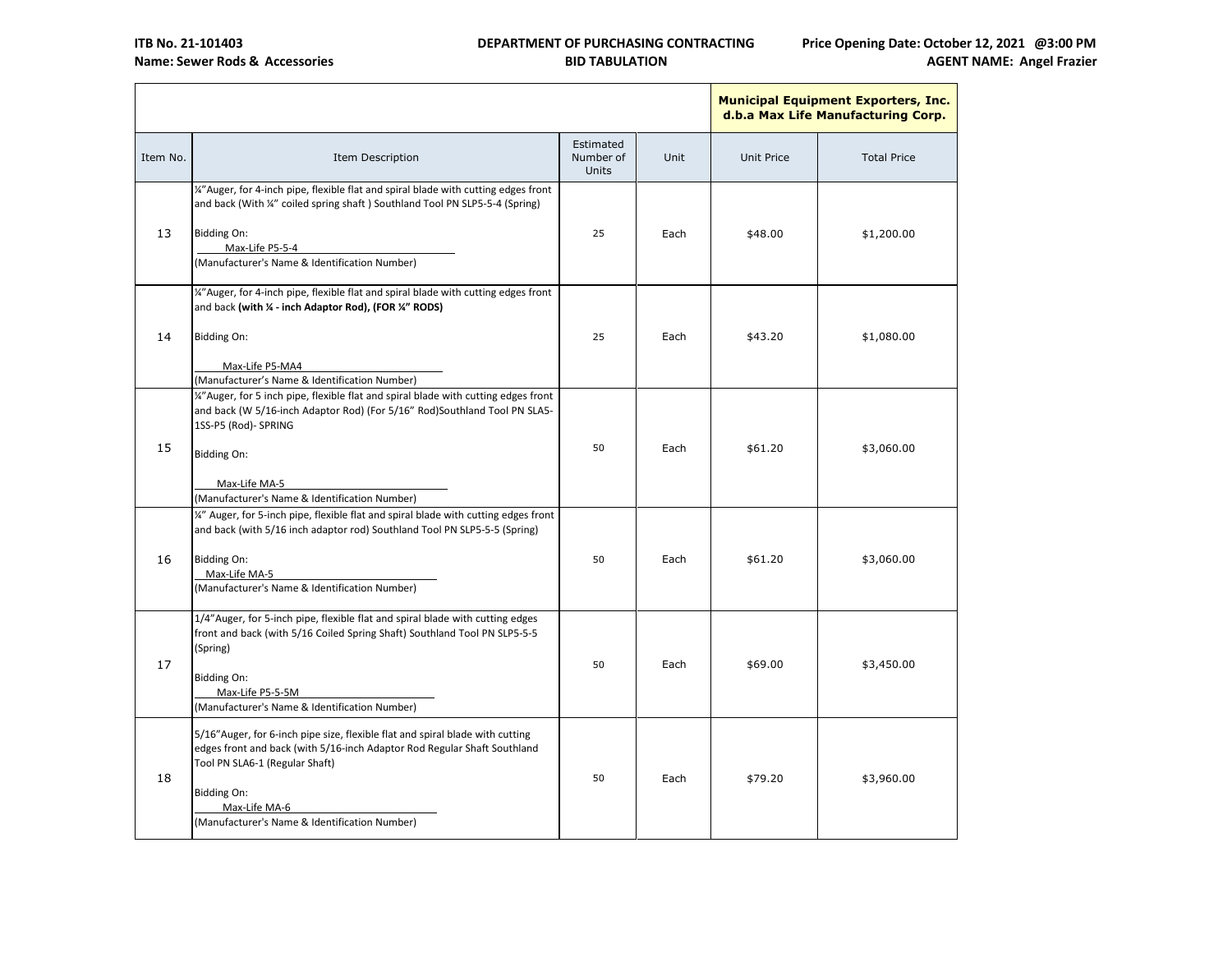

|          |                                                                                                                                                                                                                                                                                                  |                                 |      |                   | <b>Municipal Equipment Exporters,</b><br>d.b.a Max Life Manufacturing C |
|----------|--------------------------------------------------------------------------------------------------------------------------------------------------------------------------------------------------------------------------------------------------------------------------------------------------|---------------------------------|------|-------------------|-------------------------------------------------------------------------|
| Item No. | Item Description                                                                                                                                                                                                                                                                                 | Estimated<br>Number of<br>Units | Unit | <b>Unit Price</b> | <b>Total Price</b>                                                      |
| 19       | 5/16" Auger, for 6-inch pipe size, flexible flat and spiral blade with cutting<br>edges front and back with 7" coiled spring shaft (To fit 5/16" rods) Southland<br>Tool PN SLA6-SCR-516 (Spring)<br><b>Bidding On:</b><br>Max-Life P5-5-6M                                                      | 50                              | Each | \$84.00           | \$4,200.00                                                              |
|          | (Manufacturer's Name & Identification Number)<br>Frame, rod, Southland Tool PN SLP5-1                                                                                                                                                                                                            |                                 |      |                   |                                                                         |
| 20       | <b>Bidding On:</b><br>Max-Life P5-7                                                                                                                                                                                                                                                              | 30                              | Each | \$39.60           | \$1,188.00                                                              |
|          | (Manufacturer's Name & Identification Number)                                                                                                                                                                                                                                                    |                                 |      |                   |                                                                         |
| 21       | Corkscrew, for 2-inch pipe; (for ¼" rods) 7" long coiled spring with super short<br>threaded straight end pig tail for 1/4" rods<br>Bidding On:<br>Max-Life P5-5-2                                                                                                                               | 30                              | Each | \$27.60           | \$828.00                                                                |
|          | (Manufacturer's Name & Identifcation Number)                                                                                                                                                                                                                                                     |                                 |      |                   |                                                                         |
| 22       | Tool, assembly, for coupling or uncoupling; (1/4" rods) Southland Tool PN<br>SLP5-8.<br><b>Bidding On:</b><br>Max-Life P5-8<br>(Manufacturer's Name & Identification Number)                                                                                                                     | 30                              | Each | \$18.00           | \$540.00                                                                |
| 23       | Nozzle, for Sand and Grease, cast aluminum, with eight rear and one forward<br>replaceable orifices, with rear jets at 15 angles, for use with 3/" hose; Serco-<br>Flexible No. SSN-1<br><b>Bidding On:</b><br>SAME<br>(Manufacturer's Name & Identification Number)                             | 30                              | Each | \$238.45          | \$7,153.50                                                              |
| 24       | Nozzle, stainless steel, penetrator small openings, with five rear orifices angled<br>at 35 degrees for blast effect and one front orfice, for use with 34" inch hose<br>size; Serco-Flexible Part No. WJ-4 ONLY.<br><b>Bidding On:</b><br>SAME<br>(Manufacturer's Name & Identification Number) | 30                              | Each | \$73.71           | \$2,211.30                                                              |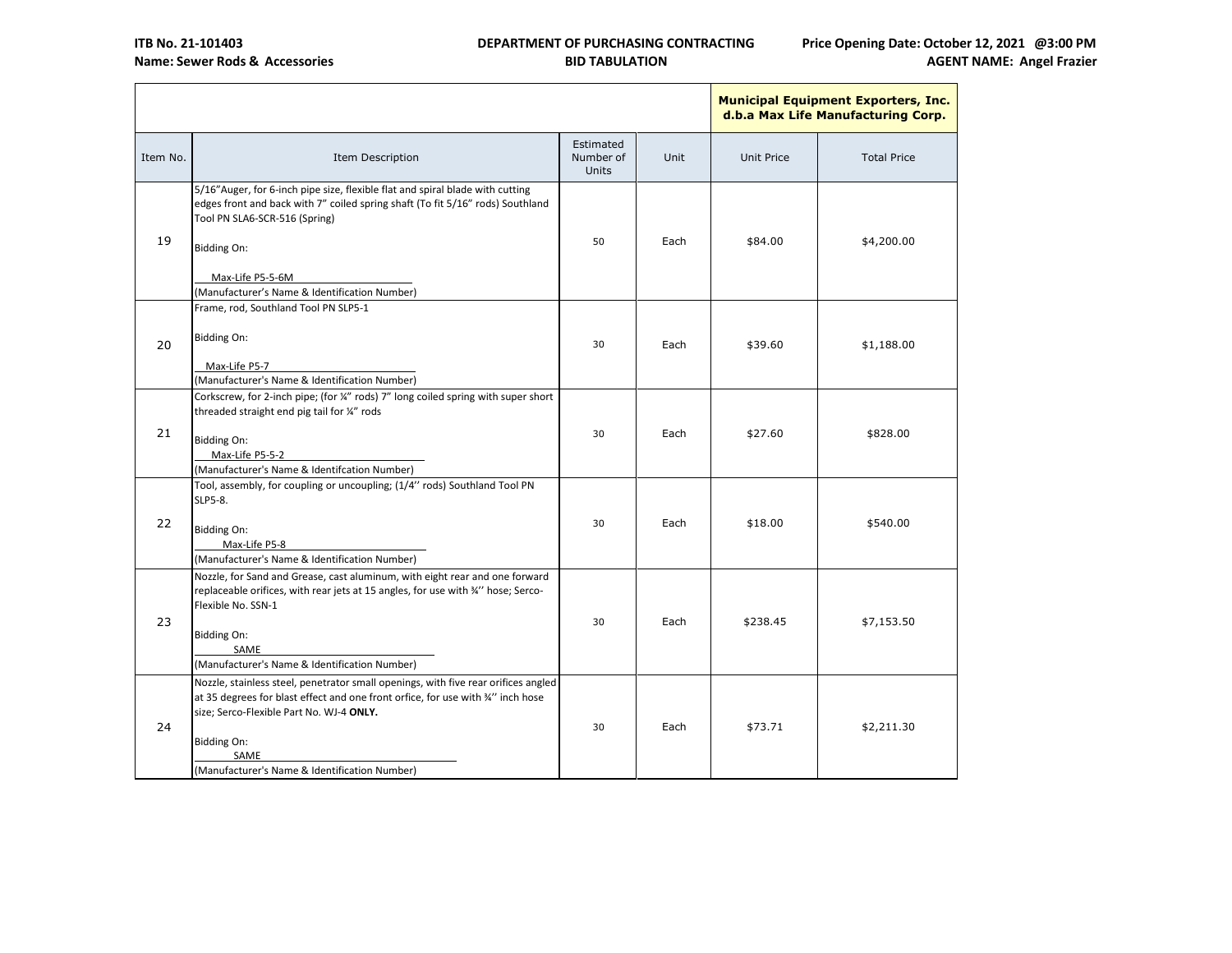

|          |                                                                                                                                                                                                                                                                                                                 |                                        |      |                   | <b>Municipal Equipment Exporters,</b><br>d.b.a Max Life Manufacturing Co |
|----------|-----------------------------------------------------------------------------------------------------------------------------------------------------------------------------------------------------------------------------------------------------------------------------------------------------------------|----------------------------------------|------|-------------------|--------------------------------------------------------------------------|
| Item No. | Item Description                                                                                                                                                                                                                                                                                                | Estimated<br>Number of<br><b>Units</b> | Unit | <b>Unit Price</b> | <b>Total Price</b>                                                       |
| 25       | Nozzle, "Un-Stopper", stainless steel penetration, with 3 ten-degree thruster<br>jest at rear of body, front tip having multiple orifices with varied tilts, for 34" or<br>1 inch hose size; Serco-Flexible Part No. UNS-1 ONLY.<br><b>Bidding On:</b><br>SAME<br>(Manufacturer's Name & Identification Number) | 30                                     | Each | \$193.05          | \$5,791.50                                                               |
| 26       | Nozzle Rotating Blade Spinner Penetrates and Cuts Hard Obstructions, Grease<br>and Hairline Roots for 3/" hose, 50 GPM @3000PSI.<br><b>Bidding On:</b><br>SAME # 50514-25F<br>(Manufacturer's Name & Identification Number)                                                                                     | 25                                     | Each | \$513.00          | \$12,825.00                                                              |
| 27       | Nozzle, Minnie Missile, solid one piece construction, 3 rear and 1 forward jet,<br>for %" hose, 50 GPM @3000 PSI Part Number SECA 52118-00-F<br><b>Bidding On:</b><br>SAME #55842-Q5-F<br>(Manufacturer's Name & Identification Number)                                                                         | 25                                     | Each | \$454.00          | \$11,350.00                                                              |
| 28       | Tool, pull-out, slotted for rod size 5/16-inch; Southland Tool Part No. SLT3-1<br>ONLY.<br><b>Bidding On:</b><br>Max-Life MPT-1<br>(Manufacturer's Name & Identification Number)                                                                                                                                | 15                                     | Each | \$20.40           | \$306.00                                                                 |
| 29       | Tool, pick-up, for rod retrieval, for rod size 5/16 inch; Southland Tool PN SLPI-<br>1 ONLY.<br><b>Bidding On:</b><br>Max-Life MPU-1<br>(Manufacturer's Name & Identification Number)                                                                                                                           | 20                                     | Each | \$16.20           | \$324.00                                                                 |
| 30       | Spring, "Universal", for 5/16 inch rod, size 1 %"-inch O.D. x 19 inch long<br>(overall length), w 5/16" pigtails w/LH x RH on each end. Southland Tool PN<br>SLSSU-2-1516 ONLY.<br><b>Bidding On:</b><br>Max-Life MCR-19<br>(Manufacturer's Name & Identification Number)                                       | 100                                    | Each | \$75.00           | \$7,500.00                                                               |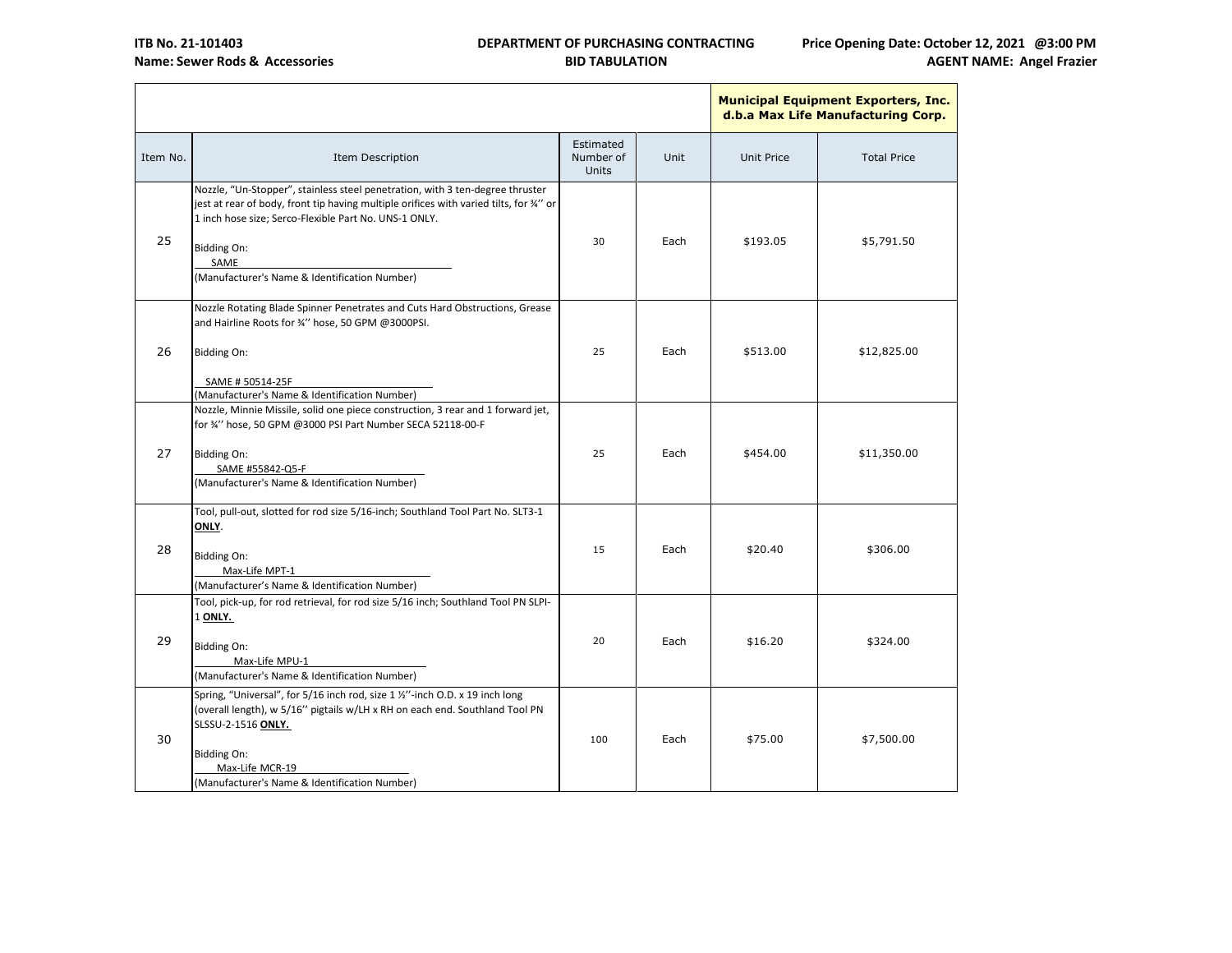

|          |                                                                                                                                                                                                                                                                                                                                                                                                                                   |                                 |      |                   | <b>Municipal Equipment Exporters, Inc.</b><br>d.b.a Max Life Manufacturing Corp. |  |
|----------|-----------------------------------------------------------------------------------------------------------------------------------------------------------------------------------------------------------------------------------------------------------------------------------------------------------------------------------------------------------------------------------------------------------------------------------|---------------------------------|------|-------------------|----------------------------------------------------------------------------------|--|
| Item No. | Item Description                                                                                                                                                                                                                                                                                                                                                                                                                  | Estimated<br>Number of<br>Units | Unit | <b>Unit Price</b> | <b>Total Price</b>                                                               |  |
| 31       | Upper Manhole Roller Guide (Aluminum) Nylon Roller Southland Tool:<br>SLSAMR-1<br><b>Bidding On:</b><br>Max-Life TMHR-1SL<br>(Manufacturer's Name & Identification Number)                                                                                                                                                                                                                                                        | 30                              | Each | \$114.00          | \$3,420.00                                                                       |  |
| 32       | Upper Manhole Roller Guide (Steel) Nylon Roller Southland Tool: SLSASR-1<br><b>Bidding On:</b><br>Max-Life TMHR-1MST<br>(Manufacturer's Name & Identification Number)                                                                                                                                                                                                                                                             | 30                              | Each | \$108.00          | \$3,240.00                                                                       |  |
| 33       | Guide, "Lower Manhole Rigid Rod Guide", positions rods for line entry,<br>required for hand rodding and power drive cleaning with sectional rods;<br><b>Bidding On:</b><br>Southland Tool PN RR-1-4, ONLY<br>(2 to 1 %" reducer must be modified so as to have a smooth transition inside<br>that will not cause the rod connector to get caught on its edge.)<br>Max-Life MRG-1<br>(Manufacturer's Name & Identification Number) | 15                              | Each | \$135.00          | \$2,025.00                                                                       |  |
| 34       | Puller, rod line, curved pipe and triangle brace; Southland Tool PN SLRLP-1<br><b>ONLY</b><br>Max-Life MTLP-1<br>(Manufacturer's Name & Identification Number)                                                                                                                                                                                                                                                                    | 5                               | Each | \$115.00          | \$575.00                                                                         |  |
| 35       | TIGER TAILS, (Heavy Duty) 3"x 36", for Sewer Hose Protection, Southland Tool<br>PN: SL-SJS-HD<br>Max- Life MTT-2SHD<br>(Manufacturer's Name & Identification Number)                                                                                                                                                                                                                                                              | 5                               | Each | \$175.00          | \$875.00                                                                         |  |
|          | TOTAL SERCO FLEXIBLE ITEMS No. 1 through 35<br>\$112,142.30                                                                                                                                                                                                                                                                                                                                                                       |                                 |      |                   |                                                                                  |  |
|          | NOTE: The equipment listed under No.1 through 35 is to be used for fit and function with existing County equipment already in stock.                                                                                                                                                                                                                                                                                              |                                 |      |                   |                                                                                  |  |
| 36       | Cutter, mini root and grease size 34" - inch, 3000 psi @ 50 GPM, Sewer<br>Equipment Co. of America Part No. 90402-00F, or acceptable equal<br>SAME 90402-00F<br>(Manufacturer's Name & Identification Number)                                                                                                                                                                                                                     | 10                              | Each | \$1,188.00        | \$11,880.00                                                                      |  |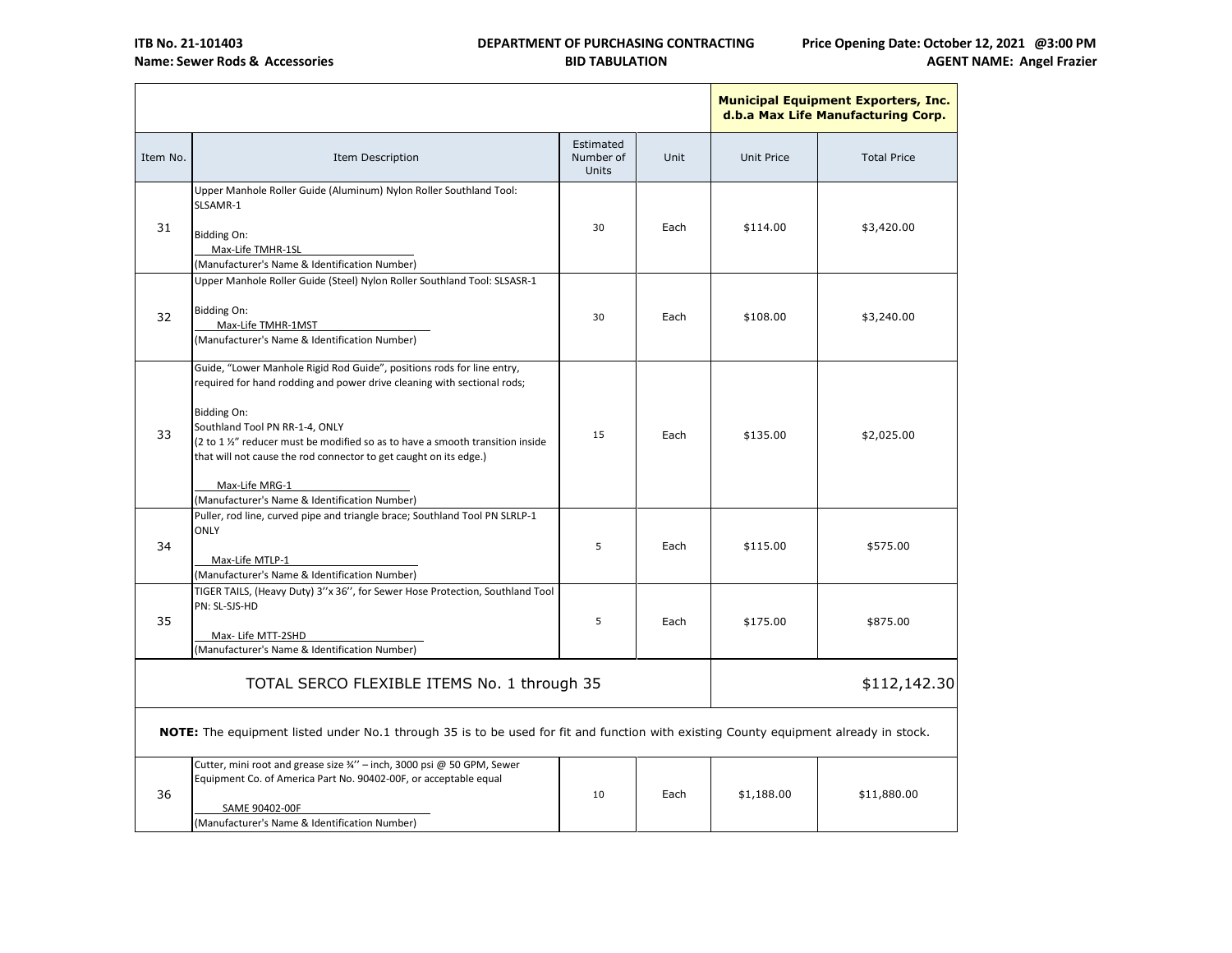

|          |                                                                                                                                                                                                                                                                                                                                                                         |                                        |      |                   | <b>Municipal Equipment Exporters,</b><br>d.b.a Max Life Manufacturing Co |
|----------|-------------------------------------------------------------------------------------------------------------------------------------------------------------------------------------------------------------------------------------------------------------------------------------------------------------------------------------------------------------------------|----------------------------------------|------|-------------------|--------------------------------------------------------------------------|
| Item No. | Item Description                                                                                                                                                                                                                                                                                                                                                        | Estimated<br>Number of<br><b>Units</b> | Unit | <b>Unit Price</b> | <b>Total Price</b>                                                       |
| 37       | Cutter, root and grease, size 3/4" - inch, 3000 psi @ 50 GPM, Sewer Equipment<br>Co. of America Model 91087-00F Patriot, or acceptable equal<br>SAME 91087-00F<br>(Manufacturer's Name & Identification Number)                                                                                                                                                         | 10                                     | Each | \$2,859.84        | \$28,598.40                                                              |
| 38       | Motor and Thruster, root and grease cuter, size 3/4" - inch, 3000 psi @ 50<br>GPM, (for Patriot 1), Sewer Equipment Co. of America Part No. 90949-00F, or<br>acceptable equal:<br>SAME 90949-00F<br>(Manufacturer's Name & Identification Number)                                                                                                                       | 10                                     | Each | \$1,345.68        | \$13,456.80                                                              |
| 39       | Motor and Thruster, root and grease cuter, size 3/4" - inch, 3000 psi @ 50<br>GPM, Sewer Equipment Co. of America Part No. 90945-00F, or acceptable<br>equal:<br>SAME 90945-00F<br>(Manufacturer's Name & Identification Number)                                                                                                                                        | 20                                     | Each | \$1,317.60        | \$26,352.00                                                              |
| 40       | Kit, root and grease cutter, complete, size $\frac{3}{4}$ " - inch, 3000 psi @ 50 GPM,<br>Sewer Equipment Co. of America Part No. 91091-00F, or acceptable equal<br>SAME 91091-00F<br>(Manufacturer's Name & Identification Number)                                                                                                                                     | 20                                     | Each | \$1,609.20        | \$32,184.00                                                              |
| 41       | Saw, root, concave, 6-inch, with teeth both sides of blade and blade bend<br>inward to keep teeth away from pipe sides, slides over slightly misaligned pipe<br>joints, without hubs; Sewer Equipment Co. of America Part No. 30228-00F, or<br>acceptable equal<br><b>Bidding On:</b><br>Max-Life DMC-6B<br>(Manufacturer's Name & Identification Number)               | 50                                     | Each | \$69.00           | \$3,450.00                                                               |
| 42       | Saw, root, concave, 8-inch, with teeth both sides of blade and blade bent<br>inward to keep teeth away from pipe sides, slides over slightly misaligned pipe<br>joints, without hubs; Sewer Equipment Co. of America Part No. 30229-00-F, ST-<br>HCRS-8B or acceptable equal:<br><b>Bidding On:</b><br>Max-Life DMC-8B<br>(Manufacturer's Name & Identification Number) | 50                                     | Each | \$73.20           | \$3,660.00                                                               |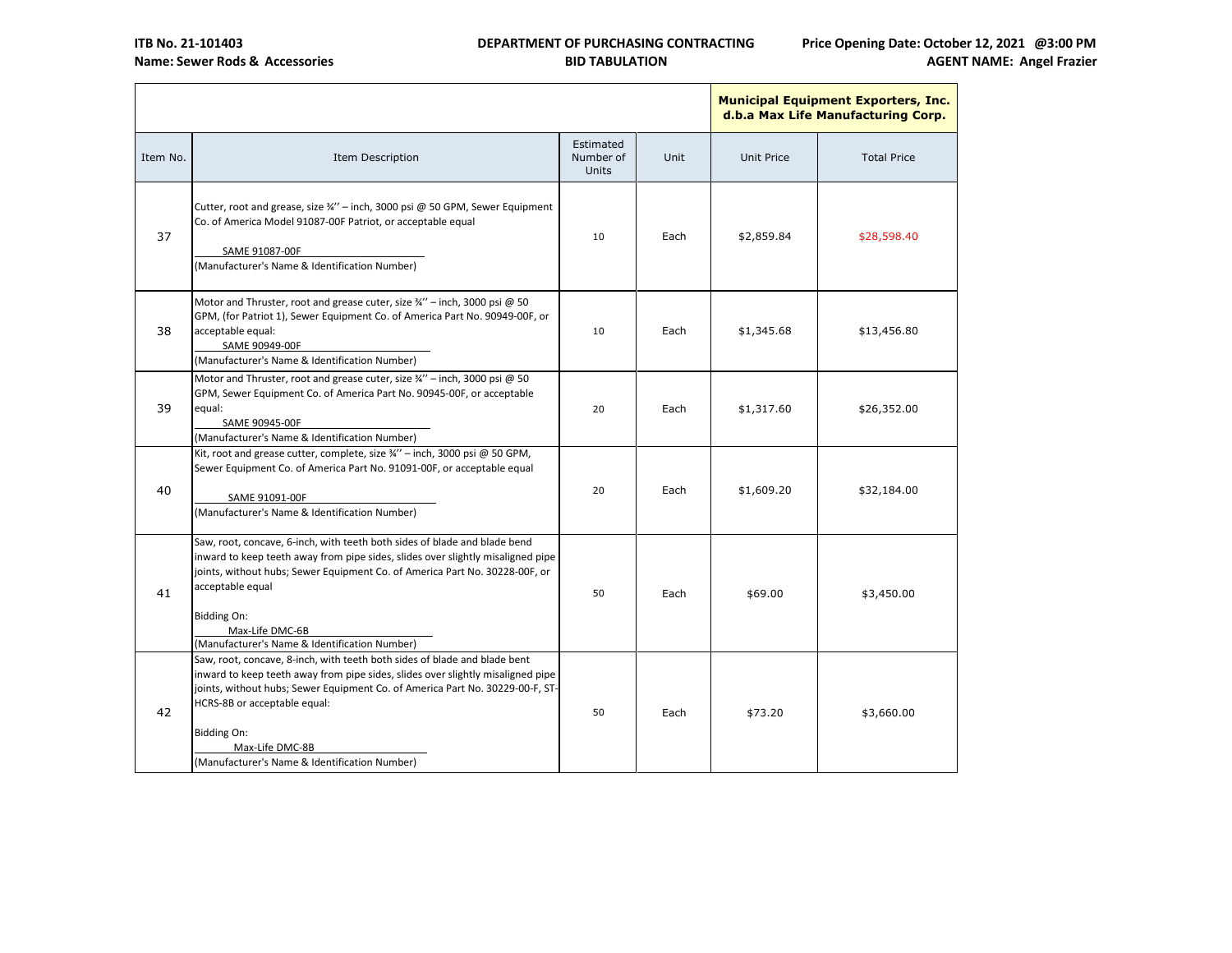

|          |                                                                                                                                                                                                                                                                   |                                 |      |                   | <b>Municipal Equipment Exporters, Inc.</b><br>d.b.a Max Life Manufacturing Corp. |
|----------|-------------------------------------------------------------------------------------------------------------------------------------------------------------------------------------------------------------------------------------------------------------------|---------------------------------|------|-------------------|----------------------------------------------------------------------------------|
| Item No. | Item Description                                                                                                                                                                                                                                                  | Estimated<br>Number of<br>Units | Unit | <b>Unit Price</b> | <b>Total Price</b>                                                               |
| 43       | Kit, diamond tap cutter, complete, size 3/4" - inch, 3000 psi @ 50 GPM, 6-inch<br>diamond saw; Sewer Equipment Co. of America Part No. 90958-39-F,<br>acceptable equal:<br><b>Bidding On:</b><br>SAME 90958-39-F<br>(Manufacturer's Name & Identification Number) | 10                              | Each | \$1,941.55        | \$19,415.50                                                                      |
| 44       | Kit, diamond tap cutter, complete, size 3/4" - inch, 3000 psi @ 50 GPM, 8-inch<br>diamond saw; Sewer Equipment Co. of America Part No. 90958-39-F,<br>acceptable equal<br><b>Bidding On:</b><br>SAME 90959-39-F<br>(Manufacturer's Name & Identification Number)  | 10                              | Each | \$2,259.60        | \$22,596.00                                                                      |
| 45       | Saw, 6-inch diamond tap cutter, Sewer Equipment Co. of America Part No.<br>72796-01-F, ST-DTC6 acceptable equal:<br><b>Bidding On:</b><br>Max-Life MTC-6<br>(Manufacturer's Name & Identification Number)                                                         | 10                              | Each | \$810.00          | \$8,100.00                                                                       |
| 46       | Saw, 8-inch diamond tap cutter, Sewer Equipment Co. of America Part No.<br>72796-01-F, ST-DTC8<br>acceptable equal:<br><b>Bidding On:</b><br>Max-Life MTC-8<br>(Manufacturer's Name & Identification Number)                                                      | 10                              | Each | \$1,110.00        | \$11,100.00                                                                      |
|          | Total of Sewer Equipment Co. of America or acceptable equal: Item numbers 36 - 46 above bidder<br>add prices in AMOUNT column and enter the results                                                                                                               |                                 |      |                   | \$180,792.70                                                                     |
| 47       | Nozzle, Wart Hog, 34" -inch, 3000PSI @ 50 GPM * Current Nozzles in use at<br>Dekalb (Premium Nozzles)<br><b>Bidding On:</b><br>Same & ML-34-3-5<br>(Manufacturer's Name & Identification Number)                                                                  | 10                              | Each | \$1,995.00        | \$19,950.00                                                                      |
| 48       | Universal Spring, 1"OD of ¼" steel X 19" Long, with ¼" pigtails LH x RH<br>threaded on each end, short shank for max strength. Southland Tool PN:<br>SLSSU-114PT<br><b>Bidding On:</b><br>Max-Life MCR-19-14S<br>(Manufacturer's Name & Identification Number)    | 25                              | Each | \$75.00           | \$1,875.00                                                                       |